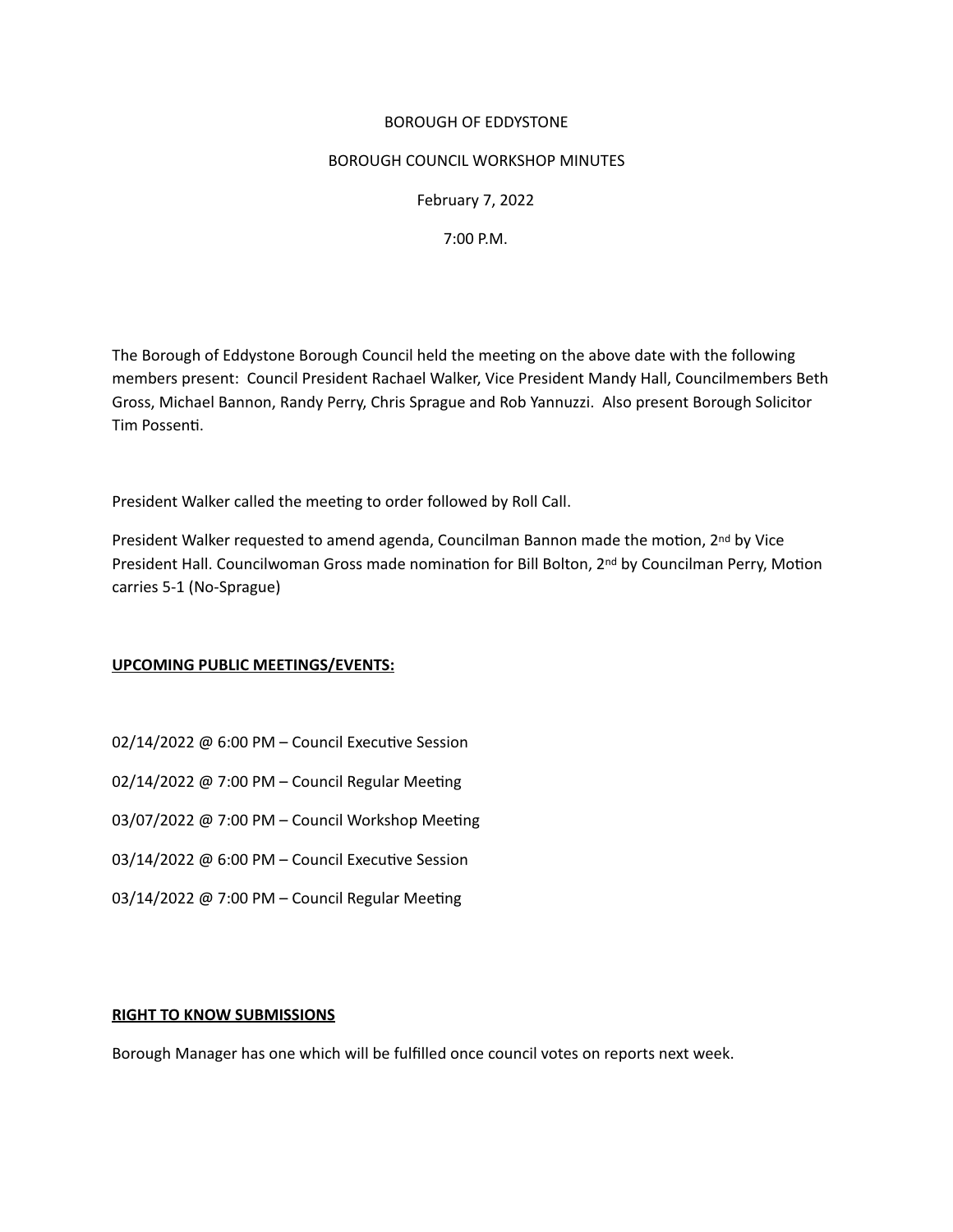### **PUBLIC COMMENT**

Karen Reeves congratulated Mayor Yannuzzi and also shared the first Democratic Mayor in Eddystone was Curts "Curty" Wood.

Karen Reeves also suggested live streaming the meetngs thru the Borough channel once channel is checked thru RCN/Comcast.

Mikey Dugan requested the sink holes be repaired before someone gets hurt and worried since they are not getting fixed. Mikey also requested a community picnic with music.

# **COMMITTEE REPORTS**

Councilman Perry reported on the Highway Department building that was condemned years ago and requests a new building as they are working in terrible conditons along with them having to use a porta-poty. Agrees that this will cost money but he does not want to see someone get hurt. Suggested the previous recommendatons for a possible pole barn to get the guys and vehicles out of the elements. Previous discussions ranged close to \$62,000 for the barn plus concrete, needs to be roughly 14 ft high to fit trucks, estimated around 10 weeks to complete, needs to be handicap accessible.

Councilman Perry also updated all for Recreation as they will meet tomorrow 2/8/2022 for Story Time at 7 pm, Blood Drive scheduled for March 21, 2022 from 10-3 and working on the Spring Festval for April 24, 2022. Rec Board would like to offer the LHH for the Ridley Park Swim Club to host fundraiser for the pool on April 2, 2022 as many of our residents belong to this swim club. Rec Board is always in need of volunteers.

Councilman Perry complimented the Streets Department on their great work with the last snow storm.

Councilman Perry also requested Alexander computer service to start doing our website.

Vice President Hall announced the last budget meetng with President Walker and Councilman Sprague along with Brinker Simpson was successful and they are looking to approve the upcoming budget with the new adjustments made.

Vice President Hall also wanted all to know the tax bills have not gone out as of yet but will once the budget is passed along with the new Sewer Ordinance with a letter of explanation for residents to understand.

Councilman Sprague commented to those who are self-employed forms wont be available untl budget is passed.

Councilwoman Gross relayed info in regards to the application for solar panels at 947 Ashland Ave and will seek more info as to where these panels may be placed.